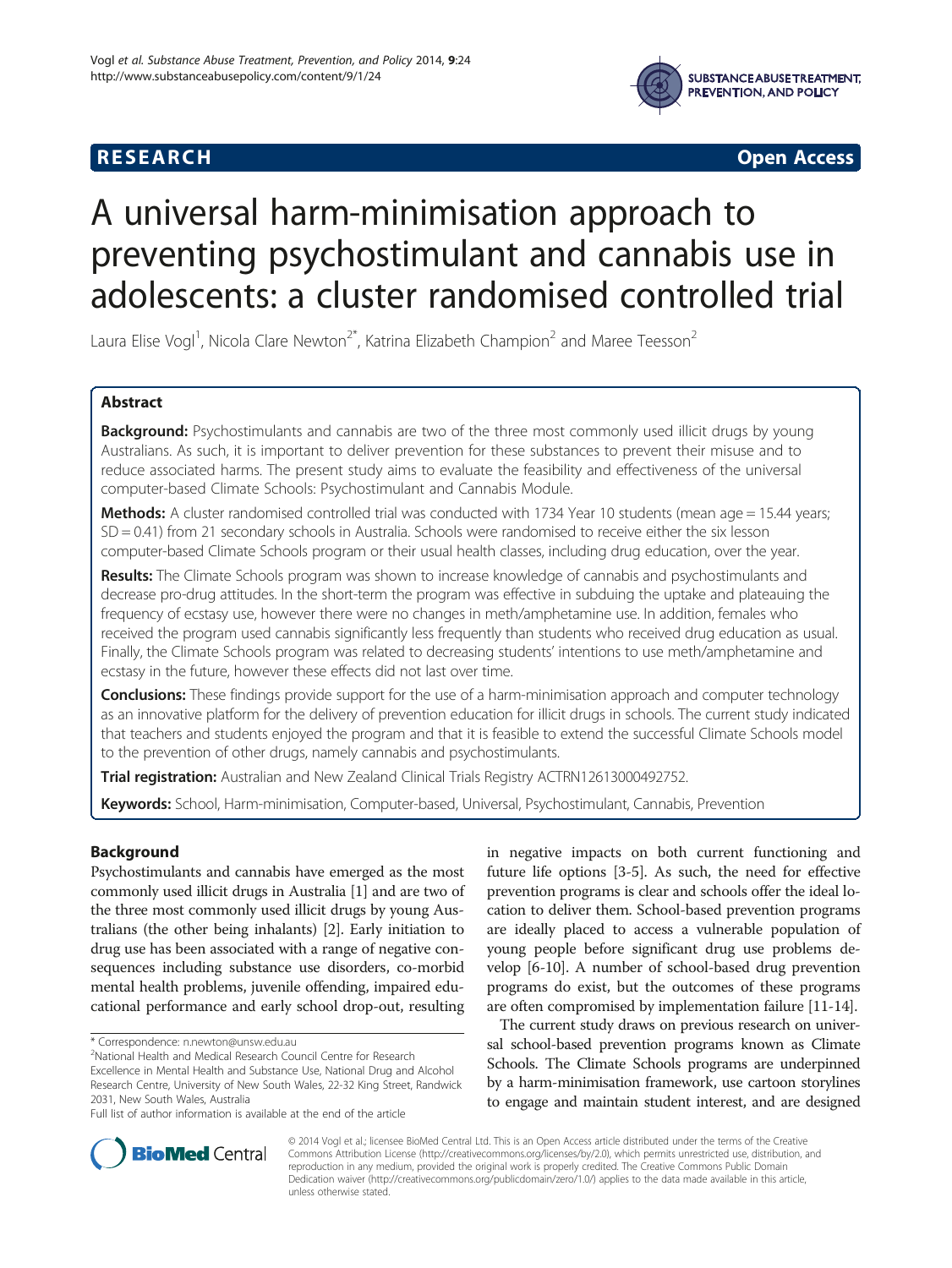to overcome problems with implementation through the use of computer technology. Computer-based programs can be implemented with a higher degree of fidelity as they consist of pre-programmed content, meaning that the core components of the program are maintained [\[15\]](#page-12-0), as teachers are unable to make deletions or additions [\[16](#page-12-0)]. To date, two Climate Schools programs have been developed and evaluated. The six lesson Climate Schools: Alcohol Module aims to address alcohol misuse and related harms in Year 8 students (13–14 year olds) [[17\]](#page-12-0) and has been evaluated through two randomised controlled trials (RCTs) [[18,19](#page-12-0)]. The module was found to significantly increase alcohol-related knowledge, decrease positive expectancies about alcohol and reduce average alcohol consumption, alcohol-related harms and the frequency of drinking to excess among Australian adolescents [\[19](#page-12-0)]. The Climate Schools: Alcohol and Cannabis Module, which consists of a further six lessons, was designed to act as a booster to the Alcohol Module whilst also delivering new information on cannabis. Together the modules make up the 12-lesson Climate Schools: Alcohol and Cannabis Course. This course has been evaluated in a cluster RCT in 10 Australian schools [[19,20](#page-12-0)] and was found to significantly improve alcohol and cannabis knowledge, reduce average alcohol consumption and the frequency of drinking to excess and using cannabis. These results, as well as positive feedback from students and teachers [[19,21](#page-12-0)], provided the impetus to assess if this innovative delivery platform could be extended to other illicit drugs of concern.

Given that cannabis, ecstasy and amphetamines are among the most commonly used illicit drugs by Australian teenagers [\[2](#page-12-0)], as well as the huge potential for harm associated with their use [[1,22,23\]](#page-12-0), it was logical to develop a universal prevention program specifically targeting these drugs. As such, the six-lesson Climate Schools: Psychostimulant and Cannabis Module was developed for Year 10 students (aged 15–16 years), in consultation with students, teachers and health professionals. The current study sought to evaluate whether the Climate Schools: Psychostimulant and Cannabis Module was more effective than health education as usual in:

- 1) Increasing cannabis and psychostimulant-related knowledge
- 2) Reducing pro-drug attitudes about cannabis and psychostimulant use
- 3) Reducing the use of cannabis and psychostimulants
- 4) Reducing intentions to use psychostimulants and cannabis

#### Methods

#### Design

A cluster RCT, with schools as the unit of randomisation, was conducted with Year 10 students from 21 Independent

and Catholic secondary schools in Sydney. Schools were randomly allocated, using the online tool Research Randomiser, to receive either the Climate Schools: Psychostimulant and Cannabis Module (intervention) or their usual Personal Development, Health and Physical Education (PDHPE) classes, including drug education, over the year (control). Students in both the intervention and control groups completed a self-report survey on four separate occasions; at baseline, immediately post-intervention, and at a five- and 10-month follow-up. Ethics approval was obtained from the University of New South Wales Human Research Ethics Committee (HREC 06252) and the trial was registered with the Australian and New Zealand Clinical Trials Registry (ACTRN12613000492752).

#### Participants

Twenty-one schools with existing relationships with the researchers agreed to participate in the study. Written informed consent was required from students, their parent/ guardians and teachers to participate in the study. Eleven schools were randomly allocated to the Climate Schools intervention group and ten schools were assigned to the control group. Written informed consent was provided by parents of 1839 Year 10 students, and students were required to provide informed consent themselves to participate. The final sample consisted of  $1734$  students (n =  $906$ Climate Schools intervention; n = 828 Control) at baseline. The sample had a mean age of  $15.44$  years (SD = 0.41) and 66.2% were male.

#### Intervention

The Climate Schools: Psychostimulant and Cannabis Module is a six-lesson program aimed at decreasing cannabis and psychostimulant use and related harms. Each lesson is approximately 40-minutes long and consists of a 20 minute computer component, completed individually by students, followed by 20-minutes of teacher-delivered class activities. Consistent with the theoretical underpinnings of the existing Climate Schools modules, the program content was based on a social influence approach [[24](#page-12-0)]. Full details of the topics covered in each lesson are listed in Table [1](#page-2-0). All teachers were given a Teacher Manual which provided guidelines for implementing the program, but no formal training was given. The manual also included teacher and student summaries and five pre-planned classroom activities per lesson. Teachers were able to choose which activities to implement to ensure the activity suited the needs of their class.

#### Measures

All students completed a 40-minute self-report questionnaire at baseline, immediately post-intervention, and at a 5- and 10-month follow-up. An overview of the intervention and assessment times is presented in Table [2.](#page-3-0) Student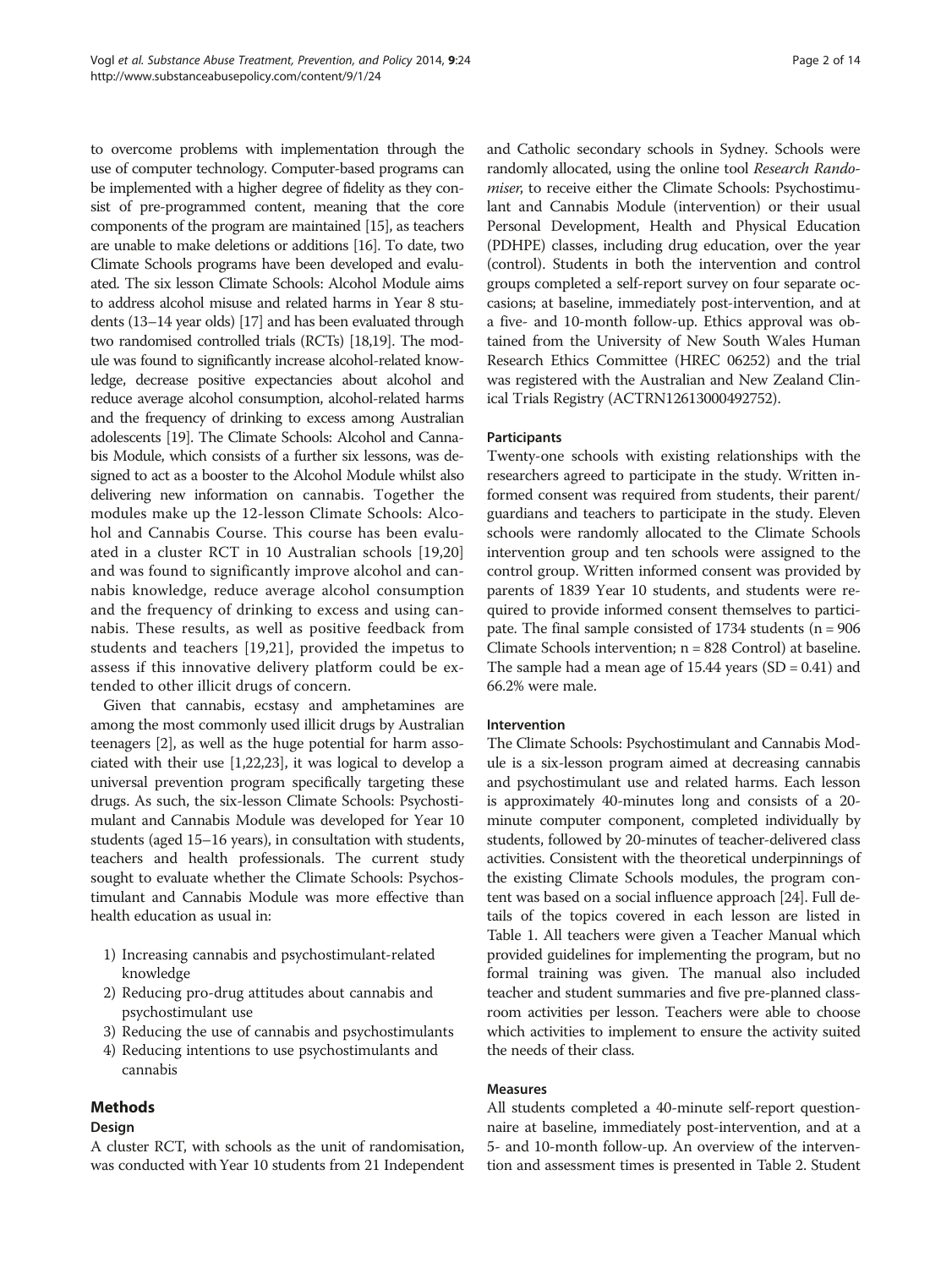#### <span id="page-2-0"></span>Table 1 Lesson content of the Climate Schools: Psychostimulant and Cannabis Module

|   | Lesson Content                                                               |
|---|------------------------------------------------------------------------------|
| 1 | Cannabis: What is it?                                                        |
|   | Short-term effects of cannabis                                               |
|   | Reasons people use cannabis                                                  |
|   | Cannabis and the law                                                         |
|   | Risk and protective factors for drug use                                     |
|   | Conservative norms: prevalence of cannabis use                               |
|   | Mental health and cannabis                                                   |
| 2 | Critical analysis of drug-related internet and media resources               |
|   | Classifying drugs: hallucinogens, stimulants and depressants                 |
|   | Psychostimulants: What are they?                                             |
|   | Common names and properties of psychostimulant drugs                         |
|   | Short-term effects of psychostimulants                                       |
|   | Conservative norms: Prevalence of psychostimulant use                        |
|   | The multifaceted nature of the effects of drug use on people's<br>lives      |
| 3 | Definitions, examples and effects of poly-drug use                           |
|   | Classifying drugs                                                            |
|   | The indirect negative consequences of drug use                               |
|   | Problem solving and decision making skills in relation to drugs              |
|   | Identifying drug related risk and minimising drug related<br>harms           |
| 4 | Communication skills                                                         |
|   | Avenues for seeking help and barriers to accessing services                  |
|   | What to do in a drug related emergency                                       |
|   | Calling 000, the emergency number                                            |
|   | Identifying communication styles, including assertiveness                    |
| 5 | Long-term effects of drugs                                                   |
|   | Drug withdrawal                                                              |
|   | Harm-minimisation strategies                                                 |
|   | Learning about resilience                                                    |
|   | Attitudes to drug use                                                        |
|   | Prevalence of psychostimulants and cannabis use                              |
|   | CPR and first aid                                                            |
| 6 | Drugs and driving                                                            |
|   | Drugs and the law                                                            |
|   | Problem solving skills                                                       |
|   | Legalisation, decriminalisation and criminalization of<br>drugs - the debate |
|   | The effects of drugs on life's journey                                       |
|   | The effects of drugs on others                                               |

data was linked across time using a unique identification code based on easily remembered fragments of personal information, adapted from the School Health and Alcohol Harm Reduction Project (SHAHRP) [[25](#page-12-0)]. Research staff

administering the survey followed a standardised protocol and emphasised the confidential nature of the survey to students to encourage honest responding.

#### **Demographics**

Demographic data included the respondents' gender, age, average grades and number of days absent from school without parental permission in the previous school year.

## Knowledge about cannabis and psychostimulants

Cannabis- and psychostimulant-related knowledge were each measured by a 15-item survey assessing knowledge about the prevalence of use, physical and mental health effects and social and legal consequences of these drugs. For each of item, students were required to indicate whether the statement was 'true', 'false' or whether they 'don't know'.

#### Attitudes to cannabis and psychostimulant use

Attitudes to cannabis and psychostimulant use were assessed using an adapted version of the Life Skills Training Questionnaire (LSTQ) [[26](#page-13-0)]. Four items were used to assess attitudes to cannabis use, such as the perceived social benefits of using cannabis, with responses made on a five-point Likert scale, anchored by 1 ('strongly disagree') to 5 ('strongly agree'). Attitudes to psychostimulants were measured using the same four items with 'psychostimulants' inserted in place of 'cannabis'. The LSTQ attitude scale has acceptable internal consistency ( $\alpha$  = 0.86).

#### Cannabis and psychostimulant use

Participants were asked to indicate if they had ever used cannabis or psychostimulants (meth/amphetamine and ecstasy), as well as any use in the past week, month, three and 12-months. Frequency of use was also assessed using a five point scale ranging from 1 ('every day') to 5 ('once or twice a year'). These questions were based on items from the National Drug Strategy Household Survey (NDSHS) 2004 [[27\]](#page-13-0) to allow for comparison with a large-scale representative group of Australians.

#### Intention to use drugs in the future

Six questions were used to assess students' intentions to use cannabis, meth/amphetamine and ecstasy in the 'next 12 months' and in the 'future'. Each question required students to rate their intention on a five point Likert scale ranging from 1 ('very unlikely') to 5 ('very likely').

#### Program evaluation and implementation

Students were asked to rate 10 statements regarding the quality, acceptability and likeability of the Climate Schools program. Intervention teachers were asked to complete a 14-item questionnaire rating the educational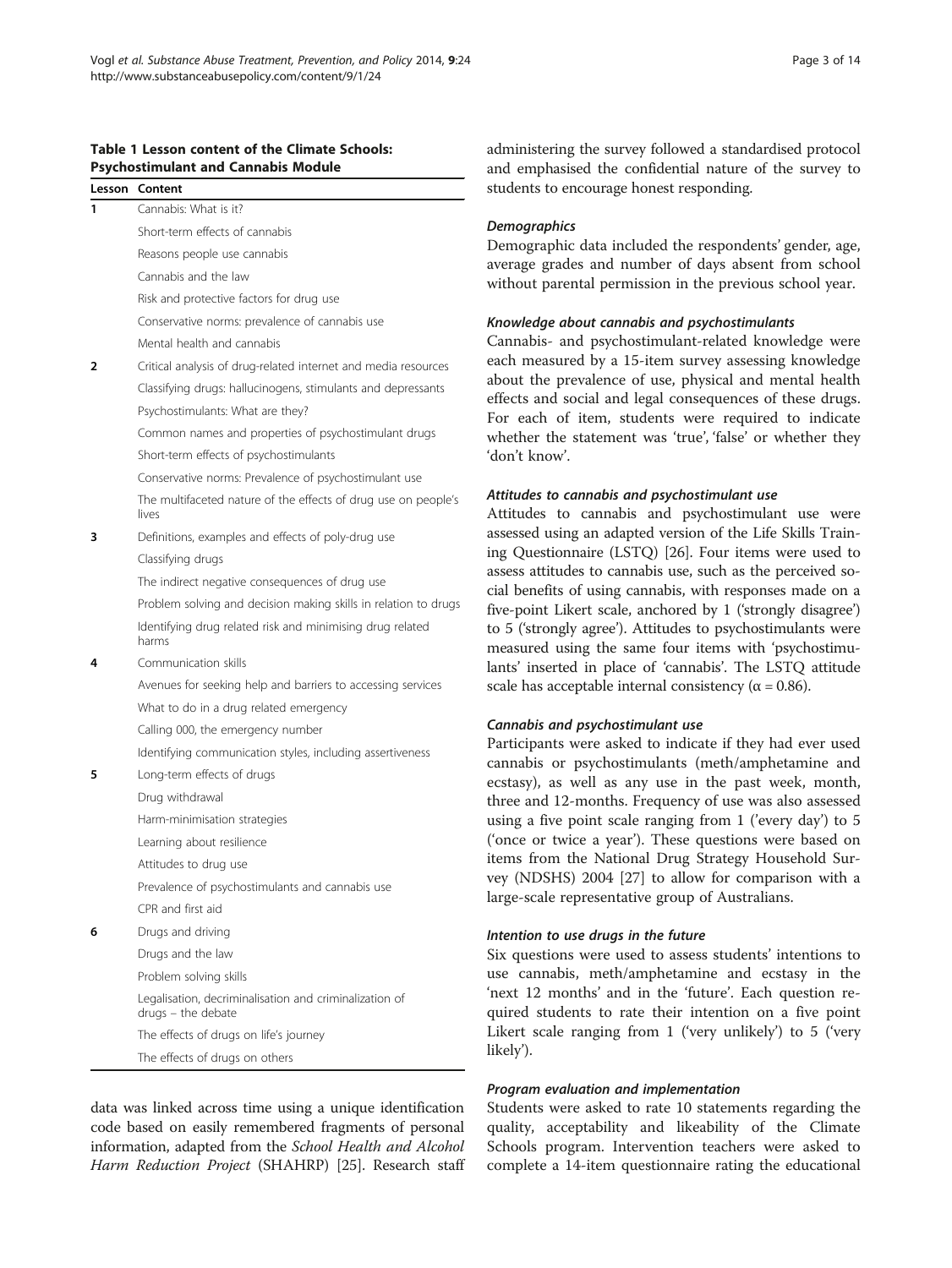|                    | <b>Baseline</b> | Intervention                 | Immediate post-intervention | 5 month follow-up | 10 month follow-up |
|--------------------|-----------------|------------------------------|-----------------------------|-------------------|--------------------|
| <b>Timing</b>      | Term 2          | Term 2&3                     | Term 2&3                    | Term 4            | Term 2             |
|                    | March-April     | April-June                   | June-August                 | October-November  | March-June         |
|                    | 2008            | 2008                         | 2008                        | 2008              | 2009               |
| Intervention group | Survey 1        | Climate Schools Intervention | Survey 2                    | Survey 3          | Survey 4           |
| Control group      | Survey 1        |                              | Survey 2                    | Survey 3          | Survey 4           |

<span id="page-3-0"></span>Table 2 Intervention and assessment times

quality of the Climate Schools program, ease of access and acceptability of using a computer resource, accordance with curriculum content and intentions regarding future use of the program. Teachers were also asked to complete an implementation logbook at the completion of the program to indicate which optional activities they completed with their class and to comment on any factors that may have impacted the delivery of the intervention.

#### Control group questionnaire

Teachers at control schools were asked to complete a questionnaire to provide details on the timing and content of any psychostimulant and cannabis education they delivered to their Year 10 students over the course of the school year.

#### Statistical methods

Attrition and differential attrition between groups were examined utilising the software program SPSS through a series of Analysis of Variance (ANOVA) for normally distributed data, Chi-squared and logistic regression for binomial and categorical data and Mann–Whitney U and Kruskal-Wallis for non-normally distributed data. To assess the effectiveness of the intervention, analyses were conducted on an Intention-to-Treat basis, that is, all students with baseline data were included in the analysis irrespective of the number of program lessons they completed. The HLM procedure used for the analyses accounted for missing data. This approach makes estimations based on available data points, meaning there was no need to remove students who have incomplete survey data at a given time point.

To determine the level of variability between schools, intraclass correlations (ICCs) were assessed on all outcomes. To account for clustering at the school level, hierarchical linear modelling (HLM) utilising HLM 6 [\[28,29](#page-13-0)] was conducted for normally distributed data (psychostimulant knowledge) while hierarchical generalised linear modelling (HGLM) using Poisson sampling was used for count data (lifetime use of cannabis and meth/amphetamine, frequency of cannabis, ecstasy and meth/amphetamine use and intention to use cannabis). All outcome variables were centred at post-test, allowing comparison between groups immediately after the completion of the

intervention. For each outcome, intervention effects were explored in models which utilized linear and quadratic growth terms to characterise the pattern of change on the outcome over time. As recommended by Lee [\[30\]](#page-13-0), HLM / HGLM procedures were abandoned in favour of singlelevel analyses (ANCOVA, logistic regression and hierarchical regression utilising SPSS) when the unconditional hierarchical model revealed that less than 10% of systematic variance existed at the between-school level. The outcome variables with ICCs below 10% were cannabis knowledge, cannabis and psychostimulant attitudes, lifetime use of ecstasy and intention to use meth/amphetamine and ecstasy in the next 12 months. For each outcome variable, to minimise the effects of loss to followup, three separate analyses were conducted to assess if there was a significant difference between the groups from baseline to each follow-up occasion. Bonferroni adjustments were made for multiple comparisons to control the type 1 error rate. That is, to adjust for the fact that separate analyses were conducted for baseline to immediate post-test, baseline to the 5-month follow-up and baseline to 10-month follow-up. Corresponding baseline scores were entered as a covariate into the models to account for differences between the intervention and control groups on outcomes at baseline. Although there is some evidence of converging rates of cannabis use between young males and females [\[31\]](#page-13-0), considerable evidence suggests that males are more likely to use drugs than females. For this reason, in all analyses directly examining drug use behaviour, gender was also taken into account.

#### Sample size calculations

To account for cluster randomisation, sample size calculations were based on recent sample size requirements developed by Heo & Leon [[32\]](#page-13-0) to detect intervention by time interactions in longitudinal cluster randomized clinical trials. To allow for comparisons between groups, six schools in each group was required. This would achieve 80% power to detect a standardized between-group mean difference of 0.15 ( $p =$ 0.05) in use and knowledge outcomes at the end of the trial with three measurement occasions. An effect size of 0.15 is comparable to previous trials of universal drug prevention programs [\[33\]](#page-13-0) and would have substantial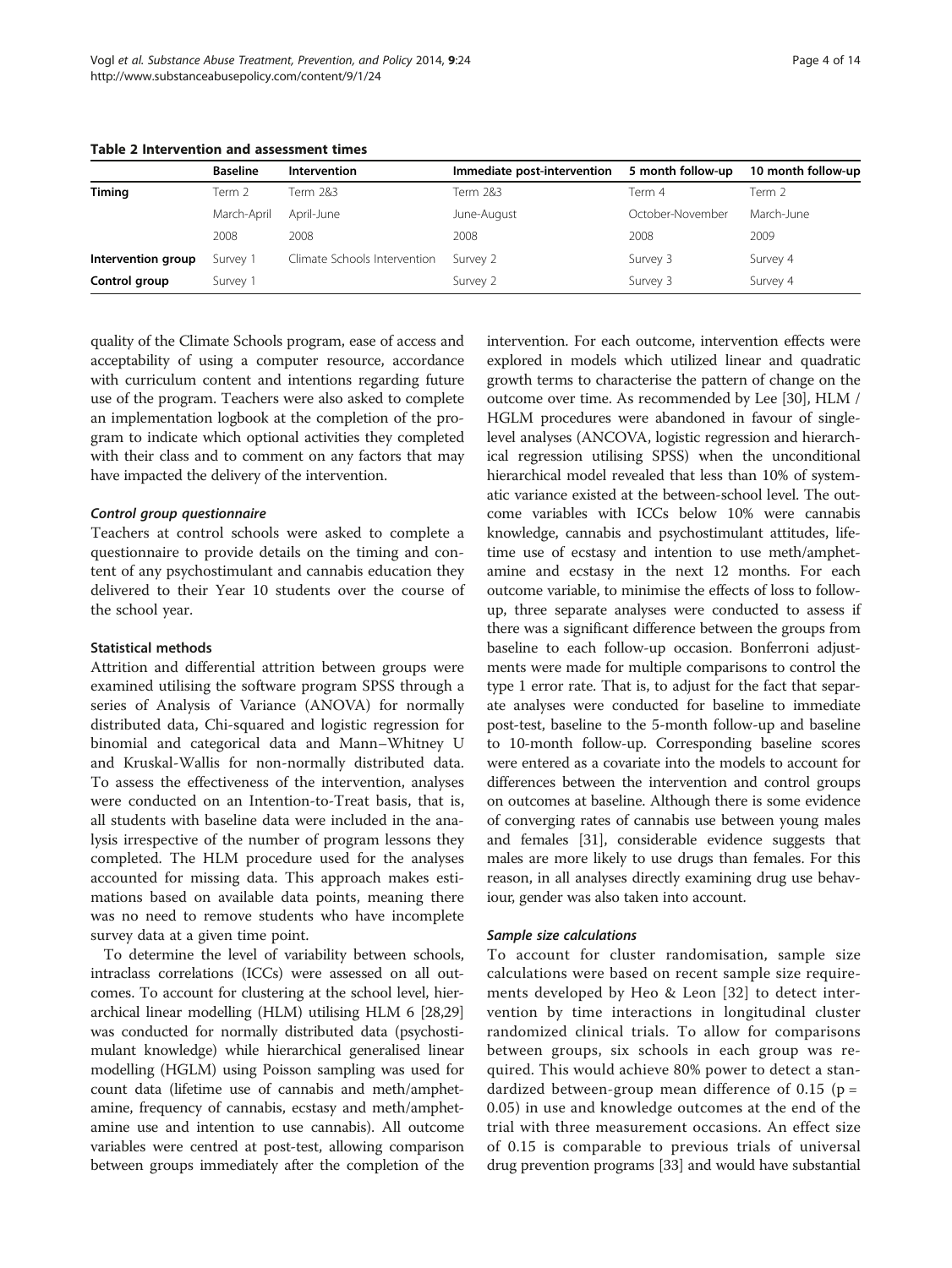benefits on a population level based on recent economic modelling [\[34\]](#page-13-0).

# Results

# Sample

A total of 1734 Year 10 students from 21 Independent and Catholic High Schools completed the survey at baseline (mean age =  $15.44$  years, SD =  $0.41$ ; 66.2% male). Of the baseline sample, 69.7% completed the survey immediately post-test, 61.4% provided data at five month follow-up and 56.1% were present at the 10-month follow-up. A total of 651 students (37.5%) had data for all four survey occasions. The number and percentage of students over time is presented in Figure 1.

Baseline equivalence

Despite randomisation, at baseline, students in the intervention and the control groups differed on a number of

outcome variables. Compared to the intervention group, the control group had greater pro-drug attitudes about psychostimulants (F(1, 1727) = 8.20,  $p < 0.01$ ), and cannabis  $(F(1,1730) = 22.45, p < 0.001)$ , greater lifetime cannabis use  $(\chi2(1) = 18.47, p < 0.001)$ , greater frequency of cannabis use  $(F(1, 1720) = 9.57, p = 0.002)$  and had greater intention to use cannabis  $(F(1,1729) = 21.77, p < 0.0001)$ , meth/ amphetamine F(1, 1728) = 9.48,  $p = 0.002$  and ecstasy  $F(1,1727) = 5.77$ ,  $p = 0.02$  in the next 12 months.

#### Attrition and differential attrition analyses

Attrition analyses were conducted to assess the comparability of those students who were present at baseline only (single), to those who were present at baseline and at least one further survey occasion (repeat) on outcomes measures. Table [3](#page-5-0) indicates that students present only at baseline reported significantly higher levels of cannabis and psychostimulant use, greater intentions to use these



Figure 1 Consort flow diagram of recruitment and participation of schools.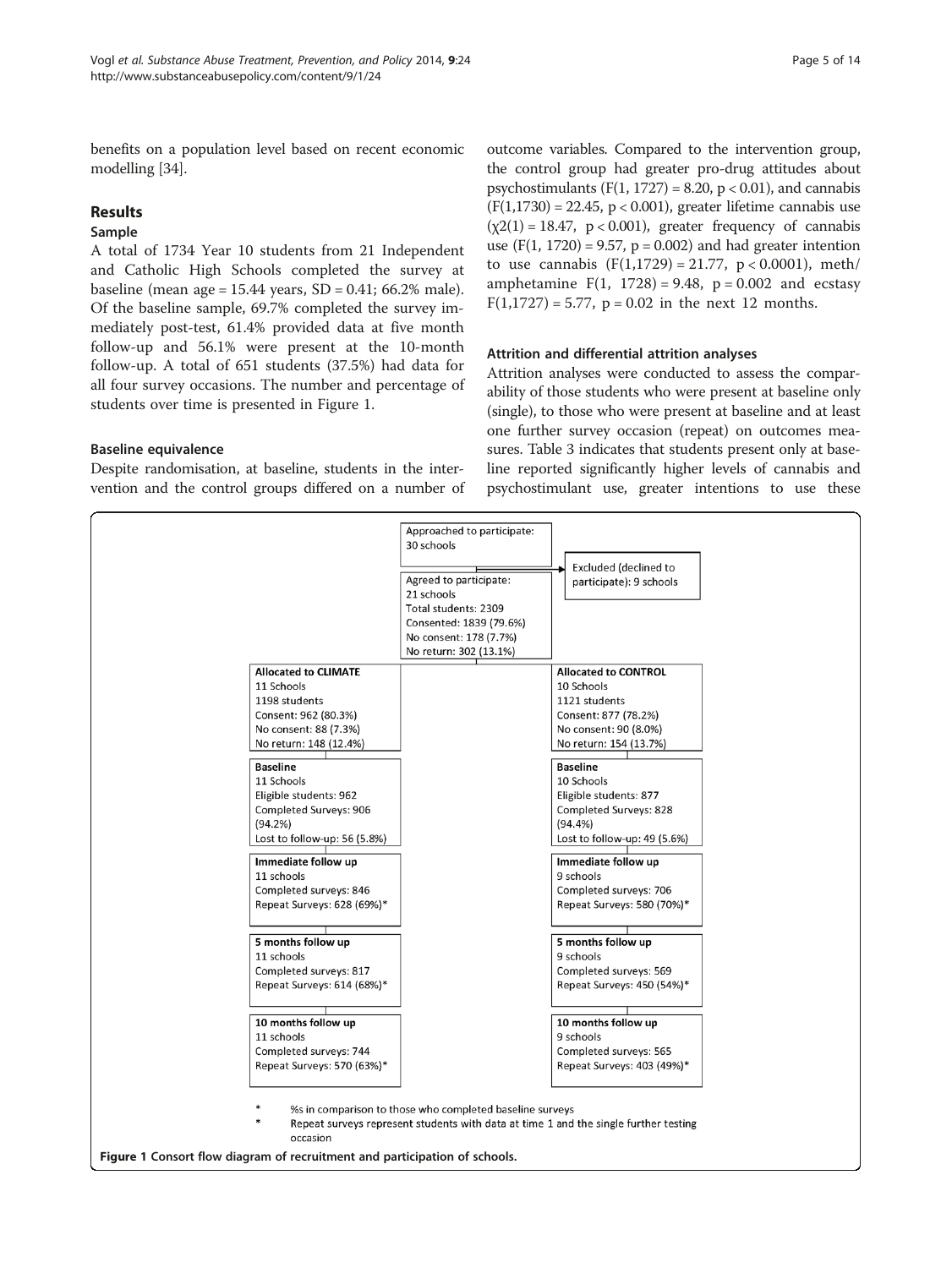| Outcome variable                              | Single | Repeat | df | df error | F     | р          |
|-----------------------------------------------|--------|--------|----|----------|-------|------------|
| Cannabis Knowledge                            | 8.58   | 8.78   |    | 1727     | 1.46  | $p = 0.23$ |
| Psychostimulant Knowledge                     | 8.26   | 8.51   |    | 1721     | 2.16  | $p = 0.14$ |
| Cannabis Attitudes                            | 9.64   | 8.24   |    | 1730     | 47.24 | p < 0.0001 |
| Psychostimulant Attitudes                     | 10.20  | 8.91   |    | 1730     | 41.57 | p < 0.0001 |
| Cannabis frequency of use (three months)      | 0.47   | 0.12   |    | 1720     | 48.25 | p < 0.001  |
| Meth/amphetamine frequency of use (12 months) | 0.22   | 0.07   |    | 1727     | 17.61 | p < 0.001  |
| Ecstasy frequency of use (last 12 months)     | 0.29   | 0.09   |    | 1727     | 29.8  | p < 0.001  |
| Cannabis intention 12 months                  | 1.10   | 0.60   |    | 1729     | 44.61 | p < 0.001  |
| Meth/amphetamine intention 12 months          | 0.62   | 0.30   |    | 1727     | 38.20 | p < 0.001  |
| Ecstasy intention 12 months                   | 0.71   | 0.38   |    | 1727     | 29.66 | p < 0.001  |
|                                               | Single | Repeat | df |          | $x^2$ | p          |
| Lifetime cannabis use                         | 0.22   | 0.10   |    |          | 33.58 | p < 0.0001 |
| Lifetime Methamphetamine use                  | 0.10   | 0.03   |    |          | 27.37 | p < 0.0001 |
| Lifetime ecstasy use                          | 0.12   | 0.05   |    |          | 32.2  | p < 0.0001 |

<span id="page-5-0"></span>Table 3 Differences between students who were retained beyond baseline (repeat) and those that were lost to follow-up (single) on baseline scores

substances and greater pro-drug attitudes. Attrition resulted from a number of different factors including one school withdrawing after the baseline survey due to changes in staff, time constraints prohibiting certain classes from completing the post-intervention survey, students being absent on the day of the survey, students no longer attending the school at the time of the survey, students failing to maintain the same identifier code, and students whose surveys were excluded as they had failed to include unique identifier codes or had not answered the questions.

Differential attrition analyses were conducted to assess if there were any differences between the intervention and control condition in the students who were retained beyond baseline (repeat) and those that were lost to follow-up (single). On all outcome variables, there was no evidence of differential attrition.

#### Intervention effects

Tables [4,](#page-6-0) [5,](#page-7-0) [6](#page-8-0) and [7](#page-9-0) provide the descriptive statistics for all outcome variables over the four survey occasions for the intervention and the control groups.

#### Cannabis-related knowledge

Immediately post intervention there was a significant difference between the intervention and control groups  $(F(1,1196) = 178.74, p < 0.001)$ , with students in the intervention group reporting significantly higher levels of cannabis-related knowledge than those in the control group. The intervention group continued to have significantly higher levels of knowledge than the control group  $(F(1,1054) = 73.31, p < 0.001)$  five months post intervention, and at the 10 month follow-up  $(F(1,970) = 34.01, p < 0.001)$ .

#### Psychostimulant-related knowledge

The unconditional linear model revealed that 12.5% of the variance could be accounted for at the between-school level. Intervention effects were explored in a model which utilised a linear and quadratic growth term to characterise the pattern of change in knowledge scores over time. The inclusion of intervention effects significantly improved model fit  $(\chi^2(3) = 21.12, p < 0.0001)$  and explained 59% of the variance in post-test knowledge scores and 68% and 71% of the variance in linear and quadratic growth respectively. According to this model, the population mean knowledge score at post-test was 8.82, and there was a significant effect of group, with students in the intervention group answering 1.33 more items correctly on the knowledge questionnaire than students in the control group. There was significant average population growth in knowledge of 0.30 items per survey occasion. There was also a significant group effect, indicating that for students in the intervention group, their knowledge score increased by an extra 0.78 items per survey occasion compared with the control group. However, growth in scores slowed down by 0.47 items per occasion for the intervention group only. This suggests that although there was a significant difference between groups, this difference diminished with time.

### Attitudes to cannabis use

Immediately post intervention there was no significant difference between the intervention and control group  $(F(1,1201) = 3.76, p = 0.053)$  in cannabis related attitudes. At five-months post intervention, the intervention and control groups still did not differ significantly in their attitudes towards cannabis use  $(F(1,1056) = 1.46, p = 0.637)$ . By 10 months post intervention, however, the intervention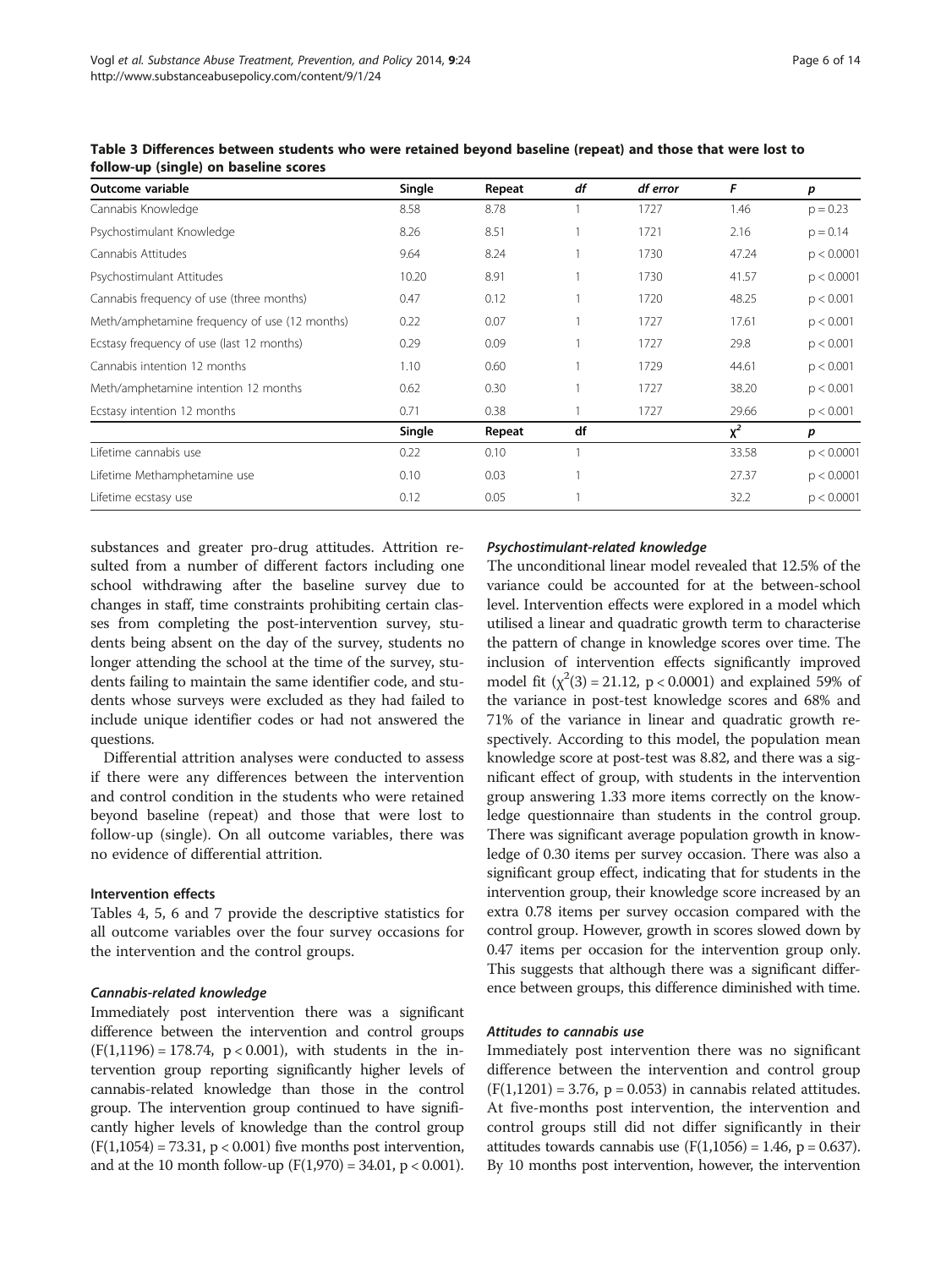|                                          |              | <b>Baseline</b> | Post              | Five month follow-up | 10-month follow-up |
|------------------------------------------|--------------|-----------------|-------------------|----------------------|--------------------|
| Cannabis Knowledge <sup>a</sup>          | Control      | 8.81            | 9.25              | 9.14                 | 9.51               |
|                                          |              | $(8.63 - 8.98)$ | $(9.04 - 9.46)$   | $(8.87 - 9.41)$      | $(9.24 - 9.78)$    |
|                                          |              | $(n = 826)$     | $(n = 576)$       | $(n = 448)$          | $(n = 403)$        |
|                                          | Intervention | 8.69            | 10.76             | 10.42                | 10.39              |
|                                          |              | $(8.52 - 8.86)$ | $(10.58 - 10.94)$ | $(10.22 - 10.62)$    | $(10.17 - 10.61)$  |
|                                          |              | $(n = 902)$     | $(n = 627)$       | $(n = 612)$          | $(n = 570)$        |
| Psycho-stimulants knowledge <sup>a</sup> | Control      | 8.49            | 9.08              | 8.89                 | 9.34               |
|                                          |              | $(8.31 - 8.67)$ | $(8.86 - 9.30)$   | $(8.60 - 9.18)$      | $(9.05 - 9.63)$    |
|                                          |              | $(n = 823)$     | $(n = 577)$       | $(n = 449)$          | $(n = 403)$        |
|                                          | Intervention | 8.45            | 10.46             | 10.25                | 10.28              |
|                                          |              | $(8.27 - 8.63)$ | $(10.26 - 10.66)$ | $(10.03 - 10.47)$    | $(10.04 - 10.52)$  |
|                                          |              | $(n = 899)$     | $(n = 627)$       | $(n = 613)$          | $(n = 569)$        |
| Cannabis Attitude <sup>b</sup>           | Control      | 8.86            | 8.71              | 8.61                 | 8.85               |
|                                          |              | $(8.62 - 9.10)$ | $(8.46 - 8.96)$   | $(8.32 - 8.90)$      | $(8.54 - 9.16)$    |
|                                          |              | $(n = 826)$     | $(n = 578)$       | $(n = 445)$          | $(n = 403)$        |
|                                          | Intervention | 8.13            | 8.04              | 8.30                 | 7.95               |
|                                          |              | $(7.93 - 8.33)$ | $(7.80 - 8.28)$   | $(8.05 - 8.55)$      | $(7.70 - 8.20)$    |
|                                          |              | $(n = 905)$     | $(n = 626)$       | $(n = 612)$          | $(n = 568)$        |
| Psycho-stimulants Attitude <sup>b</sup>  | Control      | 9.36            | 9.55              | 9.34                 | 9.68               |
|                                          |              | $(9.14 - 9.58)$ | $(9.30 - 9.80)$   | $(9.05 - 9.63)$      | $(9.37 - 9.99)$    |
|                                          |              | $(n = 824)$     | $(n = 577)$       | $(n = 445)$          | $(n = 403)$        |
|                                          | Intervention | 8.93            | 8.88              | 8.96                 | 8.74               |
|                                          |              | $(8.71 - 9.15)$ | $(8.63 - 9.13)$   | $(8.71 - 9.21)$      | $(8.49 - 8.99)$    |
|                                          |              | $(n = 904)$     | $(n = 626)$       | $(n = 614)$          | $(n = 568)$        |

#### <span id="page-6-0"></span>Table 4 Mean knowledge and attitude scores (95% confidence intervals and sample size) for the intervention and control groups over time

<sup>a</sup>Knowledge scores can range from 0–15; with a higher score reflecting greater knowledge.<br><sup>b</sup>Attitude scores space from 4, 20; with a bigher score reflecting a more positive attitude to

 $<sup>b</sup>$ Attitude scores range from 4–20; with a higher score reflecting a more positive attitude towards the use of drugs.</sup>

group had significantly lower pro-cannabis attitudes than the control group  $(F(1,970) = 7.16, p = 0.008)$ .

#### Attitudes to psychostimulant use

Immediately post-intervention there was a significant difference between groups  $(F(1,1200) = 6.98, p = 0.008)$ , with students in the control group having significantly higher pro-psychostimulant attitudes than students in the intervention group, even after adjusting for baseline differences. Although this difference was no longer significant five months post-intervention  $(F(1,1057) = 4.05$ ,  $p = 0.045$ , by the 10-month follow-up the intervention group once again had significantly lower pro-psychostimulant attitudes than the control group  $(F(1, 967)) =$ 15.02, p < 0.001).

#### Ever used cannabis

The unconditional linear model revealed that 18.70% of the variance could be accounted for at the betweenschool level. Intervention effects were explored in a

model which utilised a linear growth term to characterise the pattern of change in use over time. Gender was added to the model and found to be a significant predictor of the proportion of students who reported having ever used cannabis at post-test (OR = 0.52, 95% CI: 0.32- 0.85), with females being significantly less likely to report having ever used. Gender was not a significant predictor of the linear growth in the odds of having used cannabis over time (OR = 1.00, 95% CI: 0.84-1.18). Intervention was not found to be a significant predictor of post-test scores (OR = 0.67, 95% CI: 0.31-1.44) or linear growth over time (OR = 1.05, 95% CI: 0.92-1.20).

#### Ever used meth/amphetamine

The unconditional linear model revealed that 16.54% of the variance could be accounted for at the betweenschool level. Intervention effects were explored in a model which utilised a linear growth term to characterise the pattern of change in use over time. Gender was added to the model and was found to be a significant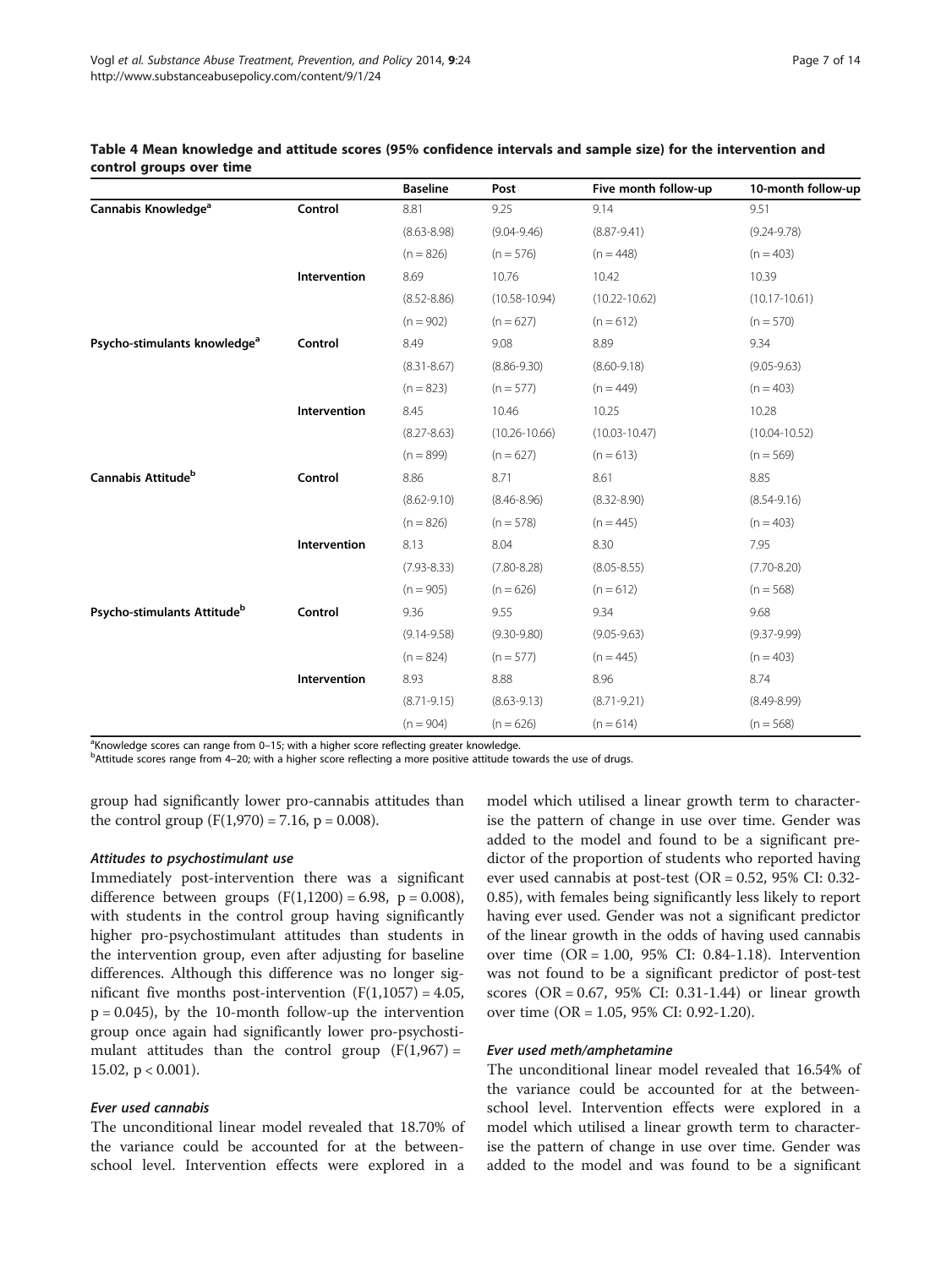|                                       |              | <b>Baseline</b> | <b>Post-intervention</b> | Five month follow-up | 10 month follow-up |
|---------------------------------------|--------------|-----------------|--------------------------|----------------------|--------------------|
| Proportion ever used cannabis         | Control      | 0.15            | 0.16                     | 0.16                 | 0.20               |
|                                       |              | $(0.13 - 0.17)$ | $(0.13 - 0.19)$          | $(0.13 - 0.19)$      | $(0.16 - 0.24)$    |
|                                       |              | $(n = 828)$     | $(n = 580)$              | $(n = 450)$          | $(n = 403)$        |
|                                       | Intervention | 0.09            | 0.11                     | 0.13                 | 0.12               |
|                                       |              | $(0.07 - 0.11)$ | $(0.09 - 0.13)$          | $(0.10 - 0.16)$      | $(0.09 - 0.15)$    |
|                                       |              | $(n = 903)$     | $(n = 627)$              | $(n = 614)$          | $(n = 570)$        |
| Proportion ever used meth/amphetamine | Control      | 0.05            | 0.06                     | 0.07                 | 0.05               |
|                                       |              | $(0.04 - 0.06)$ | $(0.04 - 0.08)$          | $(0.05 - 0.09)$      | $(0.03 - 0.07)$    |
|                                       |              | $(n = 827)$     | $(n = 577)$              | $(n = 449)$          | $(n = 403)$        |
|                                       | Intervention | 0.04            | 0.03                     | 0.05                 | 0.04               |
|                                       |              | $(0.03 - 0.05)$ | $(0.02 - 0.04)$          | $(0.03 - 0.07)$      | $(0.02 - 0.06)$    |
|                                       |              | $(n = 906)$     | $(n = 627)$              | $(n = 613)$          | $(n = 570)$        |
| Proportion ever used ecstasy          | Control      | 0.07            | 0.09                     | 0.09                 | 0.07               |
|                                       |              | $(0.05 - 0.09)$ | $(0.07 - 0.11)$          | $(0.07 - 0.12)$      | $(0.05 - 0.09)$    |
|                                       |              | $(n = 827)$     | $(n = 580)$              | $(n = 449)$          | $(n = 403)$        |
|                                       | Intervention | 0.05            | 0.05                     | 0.06                 | 0.06               |
|                                       |              | $(0.04 - 0.07)$ | $(0.03 - 0.06)$          | $(0.04 - 0.08)$      | $(0.04 - 0.08)$    |
|                                       |              | $(n = 904)$     | $(n = 627)$              | $(n = 614)$          | $(n = 569)$        |

<span id="page-7-0"></span>Table 5 The proportion of students who reported having ever used cannabis, meth/amphetamine or ecstasy in their lifetime for the intervention and control groups over time (95% confidence intervals and sample size)

predictor of the proportion of students who reported having ever used meth/amphetamine at post-test (OR = 0.65, 95% CI: 0.42-0.99), with girls being significantly less likely to report having ever used. Gender was not a significant predictor of the linear growth in the odds of having used methamphetamine over time (OR = 1.05, 95% CI: 0.86-1.28). Intervention was not found to be a significant predictor of post-test scores (OR = 0.60, 95% CI: 0.29-1.26) or linear growth over time  $(OR = 1.02,$ 95% CI: 0.85-1.22).

#### Ever used ecstasy

Lifetime ecstasy use at baseline and gender were entered as covariates in the model. At post-test, gender was not a significant predictor of lifetime ecstasy use (OR: 1.56, 95% CI: 0.83-2.92), but intervention condition was a significant predictor. The results revealed that students in the control group were twice as likely to have ever used ecstasy in their lifetime compared with students in the intervention group (OR: 2.27 95% CI: 1.20-4.27). At neither the five-month (OR: 1.30 95% CI: 0.74-2.28) nor 10-month (OR: 1.83 95% CI: 0.97-3.43) follow-up was gender a significant predictor of having ever used ecstasy. At both the five-month (OR: 1.56 95% CI: 0.91- 2.68) and 10-month (OR: 1.00 95% CI: 0.55-1.81) followup, intervention condition was also not a significant predictor of having ever used ecstasy after taking baseline and gender into account.

#### Frequency of cannabis use in the last three months

The unconditional linear model revealed that 20.57% of the variance could be accounted for at the betweenschool level. Intervention effects were explored in a model which utilised a linear and quadratic growth term to characterise the pattern of change in use over time. Gender was added to the model and significantly predicted post-test scores and quadratic growth in the frequency of cannabis use in the last three months. Specifically, at post-test, the frequency of use for females was significantly lower than for males (Event rate ratio = 0.54, 95% 0.34-0.85), but the quadratic growth was greater for females than males over time (Event rate ratio = 1.21, 95% CI: 1.02-1.43). Gender was not a significant predictor of linear growth in the frequency of last three month cannabis use over time (Event rate ratio = 1.12, 95% CI: 0.86-1.45) and hence was removed as a predictor of linear growth over time. Intervention was not a significant predictor of the frequency of last three month cannabis use at post-test (Event rate ratio = 0.65, 95% CI: 0.29-1.47) or linear (Event rate ratio = 1.15, 95% CI:  $0.97-1.39$ ) and quadratic (Event rate ratio = 1.03, 95% CI: 0.93-1.13) growth over time. Intervention did, however, interact with gender in predicting quadratic growth over time. Specifically, females in the intervention group had a significantly greater decline in quadratic growth of cannabis use over time (Even rate ratio: 0.60, 95% CI: 0.51-0.71).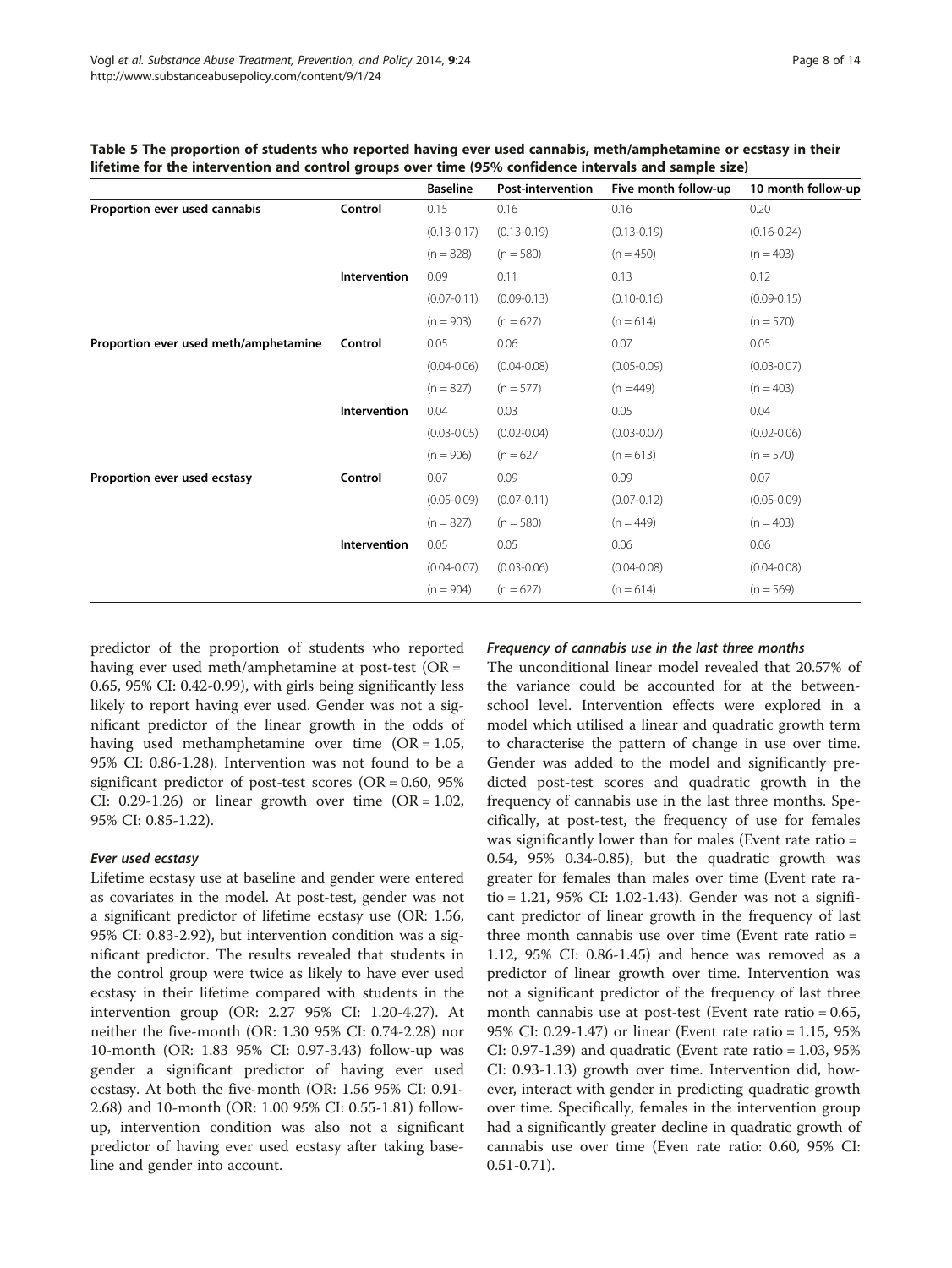|                                                             |              | <b>Baseline</b> | Post            | Five month follow-up | 10 month follow-up |
|-------------------------------------------------------------|--------------|-----------------|-----------------|----------------------|--------------------|
| Frequency of cannabis use in last three months <sup>a</sup> | Control      | 0.24            | 0.25            | 0.27                 | 0.29               |
|                                                             |              | $(0.18 - 0.30)$ | $(0.17 - 0.33)$ | $(0.19 - 0.35)$      | $(0.19 - 0.39)$    |
|                                                             |              | $(n = 823)$     | $(n = 579)$     | $(n = 447)$          | $(n = 403)$        |
|                                                             | Intervention | 0.12            | 0.15            | 0.22                 | 0.16               |
|                                                             |              | $(0.08 - 0.16)$ | $(0.09 - 0.21)$ | $(0.14 - 0.30)$      | $(0.10 - 0.22)$    |
|                                                             |              | $(n = 898)$     | $(n = 626)$     | $(n = 614)$          | $(n = 568)$        |
| Frequency of meth/amphetamine use in last                   | Control      | 0.12            | 0.13            | 0.09                 | 0.10               |
| 12 months <sup>b</sup>                                      |              | $(0.04 - 0.12)$ | $(0.02 - 0.10)$ | $(0.07 - 0.15)$      | $(0.07 - 0.15)$    |
|                                                             |              | $(n = 824)$     | $(n = 578)$     | $(n = 449)$          | $(n = 403)$        |
|                                                             | Intervention | 0.08            | 0.06            | 0.11                 | 0.09               |
|                                                             |              | $(0.04 - 0.12)$ | $(0.02 - 0.10)$ | $(0.07 - 0.15)$      | $(0.05 - 0.13)$    |
|                                                             |              | $(n = 904)$     | $(n = 628)$     | $(n = 614)$          | $(n = 569)$        |
| Frequency of ecstasy use in last 12 months <sup>b</sup>     | Control      | 0.15            | 0.18            | 0.16                 | 0.12               |
|                                                             |              | $(0.11 - 0.19)$ | $(0.12 - 0.24)$ | $(0.10 - 0.22)$      | $(0.10 - 0.22)$    |
|                                                             |              | $(n = 824)$     | $(n = 578)$     | $(n = 447)$          | $(n = 403)$        |
|                                                             | Intervention | 0.10            | 0.10            | 0.12                 | 0.11               |
|                                                             |              | $(0.06 - 0.14)$ | $(0.06 - 0.14)$ | $(0.08 - 0.16)$      | $(0.07 - 0.15)$    |
|                                                             |              | $(n = 904)$     | $(n = 628)$     | $(n = 614)$          | $(n = 569)$        |

#### <span id="page-8-0"></span>Table 6 Mean frequency of cannabis, meth/amphetamine and ecstasy use (95% confidence interval and sample size), for the intervention and control groups, over time

<sup>a</sup> Frequency was coded as: 0 = Have not used in the last 3 months, 1 = About once a month, 2 = Less than once a week, 3 = About once a week, 4 = More than once a week (but less than daily), 5 = Once a day, 6 = More than once per day.

<sup>b</sup>Frequency was coded as: 0 = Have not used in the last 12 months, 1 = once or twice a year, 2 = Every few months, 3 = About once a month, 4 = Once a week or more,  $5 =$  every day.

#### Frequency of meth/amphetamine in the last 12 months

The unconditional linear model revealed that 11.54% of the variance could be accounted for at the betweenschool level. Intervention effects were explored in a model which utilised a linear growth term to characterise the pattern of change in use over time. Gender was added as a school level predictor to the model and significantly predicted post-test scores. Specifically, at posttest, the frequency of use for females was significantly lower than for males (Event rate ratio = 0.54, 95% 0.34- 0.86). Gender was not a significant predictor of linear growth in the frequency of last 12 month methamphetamine use over time (Event rate ratio = 0.84, 95% CI: 0.67-1.05) and, hence, was removed as a predictor of linear growth over time. Intervention was not a significant predictor of the frequency of last 12 month methamphetamine use at post-test (Event rate ratio = 0.71, 95% CI: 0.37-1.39) or linear growth over time (Event rate ratio = 1.17, 95% CI: 0.92-1.49). There was also no evidence of gender by group interaction on post-test scores (Event rate ratio = 1.08, 95% CI: 0.43-2.69).

#### Frequency of ecstasy use last 12 months

The unconditional linear model revealed that 10.52% of the variance could be accounted for at the between-school level. Intervention effects were explored in a model which

utilised a linear and quadratic growth term to characterise the pattern of change in use over time. Gender was added to the model and significantly predicted post-test scores. Specifically, at post-test, the frequency of use for females was significantly lower than for males (Event rate ratio = 0.61, 95% 0.34-0.99). Gender was not a significant predictor of linear (Event rate ratio = 0.97, 95% CI: 0.75-1.26) or quadratic growth (Event rate ratio = 0.91, 95% CI: 0.77- 1.07) in the frequency of last 12 month ecstasy use over time and hence was removed as a predictor of linear and quadratic growth over time. Intervention was found to be a significant predictor of the frequency of last 12 month ecstasy use at post-test (Event rate ratio = 0.50, 95% CI: 0.26-0.95), specifically, the intervention group demonstrated a significantly lower frequency of ecstasy use in comparison with the control. By contrast, the intervention group did demonstrate significantly greater quadratic growth in the frequency of ecstasy use over time (Event rate ratio = 1.17, 95% CI: 1.04-1.31). There was no significant difference between groups in the rate of linear growth in the frequency of ecstasy use over time (Event rate ratio = 0.95, 95% CI: 0.82-1.12).

#### Intention to use cannabis in the next 12 months

The unconditional linear model revealed that 10.17% of the variance could be accounted for at the between-school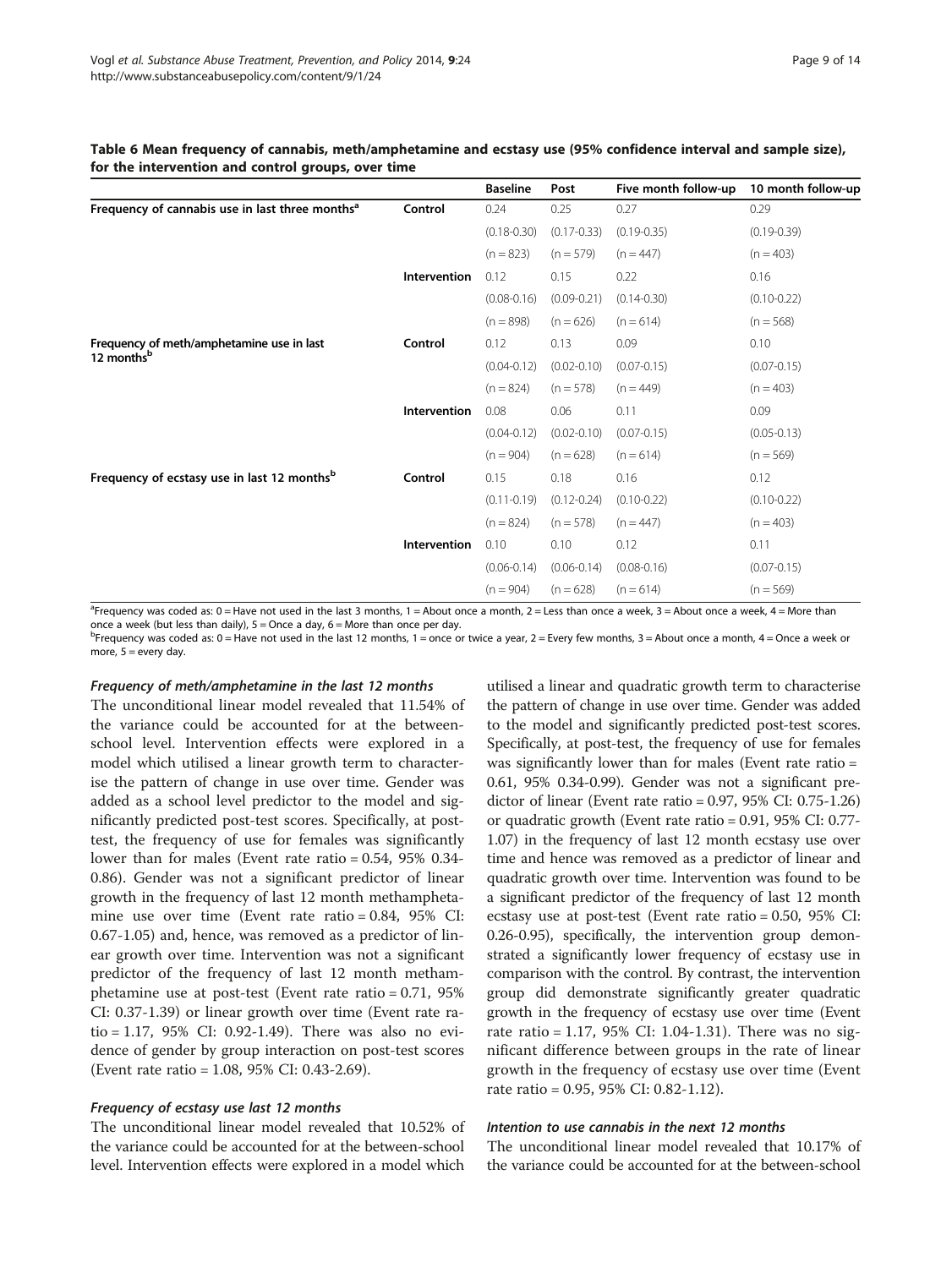<span id="page-9-0"></span>

|  |                                                                                               |  |  |  | Table 7 Mean (95% confidence interval and sample size) likelihood ratings for using cannabis, methamphetamine or |  |
|--|-----------------------------------------------------------------------------------------------|--|--|--|------------------------------------------------------------------------------------------------------------------|--|
|  | ecstasy in the next 12 months for the intervention and control groups on each survey occasion |  |  |  |                                                                                                                  |  |

|                                                 |              | <b>Baseline</b> | Post            | Five month follow-up 10 month follow-up |                 |
|-------------------------------------------------|--------------|-----------------|-----------------|-----------------------------------------|-----------------|
| Intention to use cannabis in the next 12 months | Control      | 0.82            | 0.92            | 0.93                                    | 0.95            |
|                                                 |              | $(0.74 - 0.90)$ | $(0.80 - 1.04)$ | $(0.79 - 1.07)$                         | $(0.81 - 1.09)$ |
|                                                 |              | $(n = 827)$     | $(n = 579)$     | $(n = 448)$                             | $(n = 403)$     |
|                                                 | Intervention | 0.56            | 0.62            | 0.72                                    | 0.61            |
|                                                 |              | $(0.48 - 0.64)$ | $(0.54 - 0.70)$ | $(0.62 - 0.82)$                         | $(0.51 - 0.71)$ |
|                                                 |              | $(n = 903)$     | $N = 627$       | $(n = 614)$                             | $(n = 570)$     |
| Intention to use methamphetamine in the next    | Control      | 0.41            | 0.52            | 0.45                                    | 0.49            |
| 12 months                                       |              | $(0.35 - 0.47)$ | $(0.44 - 0.60)$ | $(0.35 - 0.55)$                         | $(0.39 - 0.59)$ |
|                                                 |              | $(n = 827)$     | $(n = 577)$     | $(n = 447)$                             | $(n = 403)$     |
|                                                 | Intervention | 0.29            | 0.34            | 0.36                                    | 0.36            |
|                                                 |              | $(0.23 - 0.35)$ | $(0.28 - 0.40)$ | $(0.28 - 0.44)$                         | $(0.28 - 0.44)$ |
|                                                 |              | $(n = 902)$     | $(n = 625)$     | $(n = 614)$                             | $(n = 569)$     |
| Intention to use ecstasy in the next 12 months  | Control      | 0.50            | 0.63            | 0.63                                    | 0.62            |
|                                                 |              | $(0.44 - 0.56)$ | $(0.53 - 0.73)$ | $(0.53 - 0.73)$                         | $(0.50 - 0.74)$ |
|                                                 |              | $(n = 823)$     | $(n = 577)$     | $(n = 445)$                             | $(n = 402)$     |
|                                                 | Intervention | 0.39            | 0.40            | 0.49                                    | 0.46            |
|                                                 |              | $(0.33 - 0.45)$ | $(0.32 - 0.48)$ | $(0.40 - 0.56)$                         | $(0.38 - 0.54)$ |
|                                                 |              | $(n = 905)$     | $(n = 625)$     | $(n = 614)$                             | $(n = 569)$     |

level. Intervention effects were explored in a model which utilised a linear and quadratic growth term to characterise the pattern of change in use over time. Intervention was not found to be a significant predictor of the intention to use cannabis in the next 12 months (Event rate ratio = 0.71, 95% CI: 0.47-1.08), linear (Event rate ratio = 1.00, 95% CI: 0.93-1.07) or quadratic growth (Event rate ratio = 1.01, 95% CI: 0.96-1.07) over time.

Intention to use meth/amphetamine in the next 12 months

Immediately post-intervention there was a significant difference between the intervention and control groups  $(F(1,1200) = 5.96, p = 0.01)$ . Students in the control group had significantly greater intention to use methamphetamine in the next 12 months, however, for both groups, intention to use was very low. At both five months  $(F(1,1059) = 1.15, p = 0.28)$  and 10 months  $(F(1,972) = 1.14,$  $p = 0.29$ ) post-intervention, there were no significant differences between the groups in their reported intention to use methamphetamine in the next 12 months, with both groups reporting minimal intention.

#### Intention to use ecstasy in the next 12 months

Immediately post-intervention there was a significant difference between the intervention and control groups  $(F (1,1199) = 10.64, p = 0.001)$  with students in the control group reporting significantly greater intention to use ecstasy in the next 12 months in comparison to the intervention group. A trend in this direction remained at the five-month follow-up  $(F(1,1055) = 5.21, p = 0.02)$ , however by the 10-month follow-up there was no a significant difference between groups  $(F(1, 970) = 1.04, p = 0.31)$ . On all occasions, the intention of students in both groups to use ecstasy in the next 12 months was minimal.

#### Program evaluation

A total of 749 students and 34 teachers completed an evaluation survey about the Climate Schools course. Feedback indicated that the program was well received and enjoyed by both teachers and students. The majority of students (71%) indicated that the cartoon story was an enjoyable way of learning and 63% said that they would like to learn other health theory topics in this way. Eightyseven per cent of teachers reported that students could recall the information taught in the computer component 'very well' or 'well'. In terms of implementing a computerbased program, the vast majority of teachers reported that it was 'very easy' (45%) or 'easy' (42%) to implement. Although most teachers did not have problems accessing computer resources in their schools, some teachers (23%) did report difficulties. Ninety-seven per cent of teachers said that they would be likely to use the program in the future and 94% reported that they would be likely to recommend it to other teachers. Teachers varied widely in which classroom activities, and how many activities, they completed with their class. Over eighty per cent of teachers rated the educational quality of the activities positively and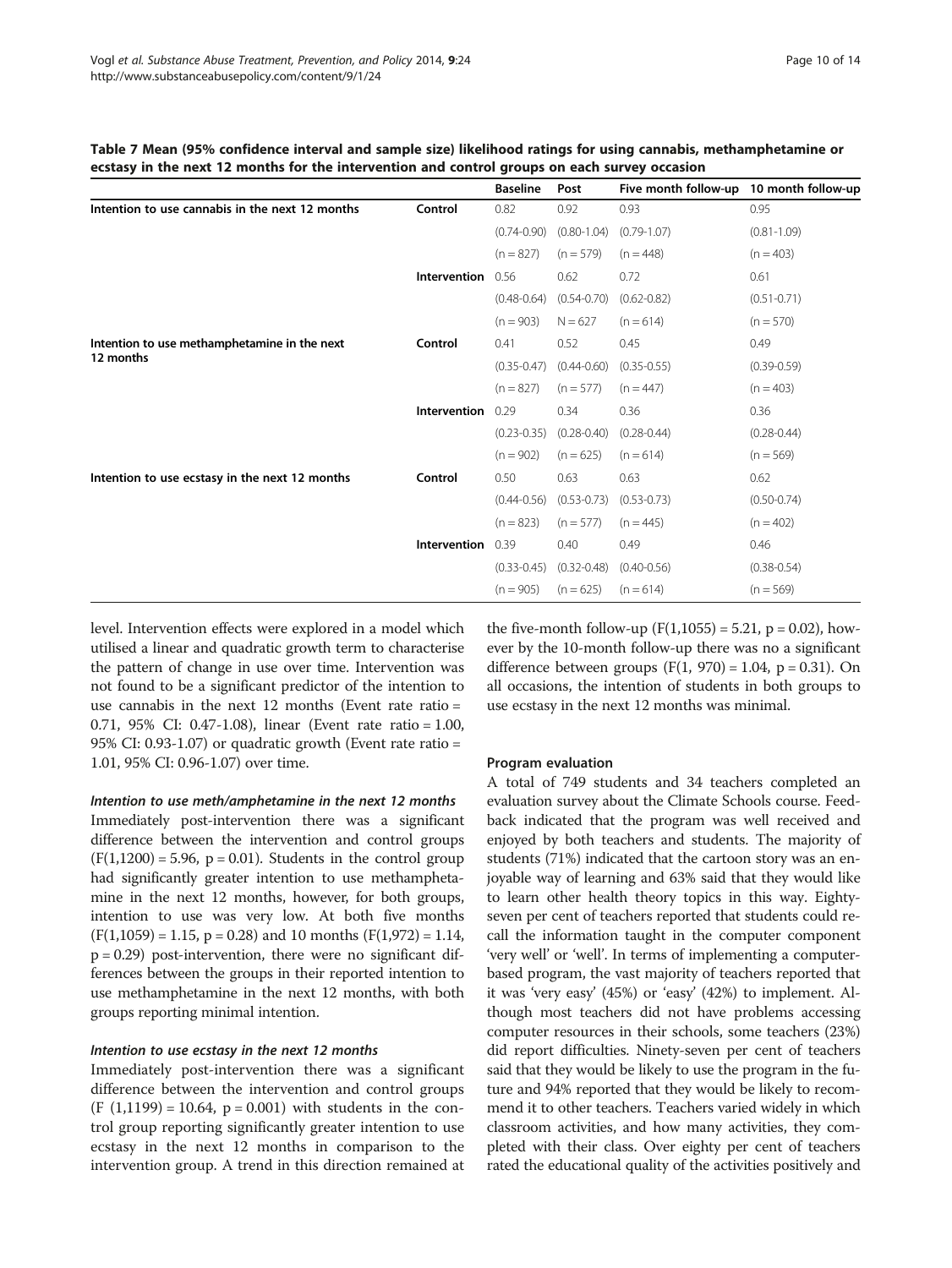thought the activities were helpful in reinforcing information about psychostimulants and cannabis to students.

#### Control school cannabis and psychostimulant education

Eight schools in the control condition provided details of the content and timing of the cannabis and psychostimulant education that was provided to their students. Three schools delivered a social influence program based on a harm-minimisation approach, one school delivered a harm-minimisation program and four schools did not cover psychostimulants as a topic at all. The number of lessons spent on cannabis and psychostimulant education varied, ranging from eight to 13.5 lessons.

#### **Discussion**

#### Summary of findings

The Climate Schools program was shown to increase cannabis and psychostimulant-related knowledge and decrease pro-drug attitudes. Immediately after the intervention, students who received the Climate Schools program had significantly higher levels of knowledge than the control group. The absolute difference in knowledge between groups did diminish over time, but was still significantly different 10 months post-intervention. The capacity to positively impact on knowledge and attitudes is consistent with a large body of previous research on school-based drug prevention [\[35](#page-13-0)-[38\]](#page-13-0).

These results directly challenge the notion that harmminimisation information is too complex for young people to learn, a justification used to support the teaching of simpler abstinence based messages alone [[39](#page-13-0)]. Specifically, consistent with a harm-minimisation approach, the knowledge taught in the current module was to strongly encourage young people to refrain from drug use, but it also provided the knowledge required to practice harmminimisation skills to prevent harms as a result of one's own or other people's drug use. The demonstrated increase in knowledge in the intervention group provides evidence that young people can learn harm-minimisation information. These findings are consistent with previous Climate Schools research [\[18](#page-12-0)-[21](#page-12-0)] and the SHAHRP program which was also conducted in Australia [[40](#page-13-0)]. The heartening aspect of the results from the current study is that students in both the intervention and control groups predominantly had very negative attitudes towards drug use from the outset of this study, attitudes which became even more negative in the intervention group after they received the intervention.

Although it is important to change young people's attitudes to drug use, the research has clearly demonstrated that this is not sufficient to achieve behavioural change [[41\]](#page-13-0) and the demonstration of behavioural change is what is considered to be essential [[36,42](#page-13-0),[43](#page-13-0)]. The behavioural change of interest in this study is to alter the otherwise predicted course of development, which is either to suppress drug use behaviour or keep it from occurring [[44](#page-13-0)].

The Climate Schools program was effective in delaying initiation to ecstasy use for the intervention group, compared to the control group. Even though this difference between groups diminished by the five-month follow-up, it is an important result as a substantial body of evidence has shown that early onset of drug use is a risk factor for developing a substance use disorder in later life [\[45,46](#page-13-0)]. The Climate Schools program was also related to a plateau in the frequency of ecstasy use in the intervention group, with this difference gradually diminishing over time. Halting the use and frequency of ecstasy use is vital, because even though serious acute adverse events related to ecstasy may be relatively rare, when they do occur they are unpredictable and are associated with considerable morbidity and mortality [\[23\]](#page-12-0). Although a plateauing of frequency of ecstasy use was demonstrated in the current study, it is essential to also bear in mind that the overall prevalence of use in the current sample was very low and could at most be described as experimental use.

The Climate Schools program did not delay initiation to cannabis use or impact on cannabis related harms, but it was related to decreasing the frequency of cannabis use for females, although not for males. Although the frequency of cannabis use in the current sample is typical of occasional and experimental cannabis use, even the smallest reductions in frequency of use may assist in subduing the growth in trajectories to riskier levels of use in the future. The fact that the Climate Schools program was not successful in delaying initiation to cannabis use can likely be explained by research that indicates that for prevention to be effective in delaying initiation, it needs to be delivered early. That is, prevention for cannabis needs to be delivered before experimentation occurs and that by 15 years of age, it is too late to deliver a standalone intervention for the prevention of cannabis use, as has been done in the current trial. Research does, however, suggest that ongoing interventions are also important, as young people who cease cannabis use or decrease the frequency of use have better prognoses for the future [\[47\]](#page-13-0). This supports the need for sequential and developmentally appropriate interventions, which have now been catered for within the Climate Schools drug prevention resource.

The lack of preventive effects for males in changing the frequency of cannabis use is consistent with a growing body of evidence which shows that school-based prevention programs may be less effective for males than females [[19](#page-12-0)[,48](#page-13-0)]. Although there is some evidence of converging rates of cannabis use between young males and females [[31,49](#page-13-0)], considerable evidence suggests that males are not only more likely to have tried cannabis, but are also more likely to become long-term problematic users [\[50\]](#page-13-0). The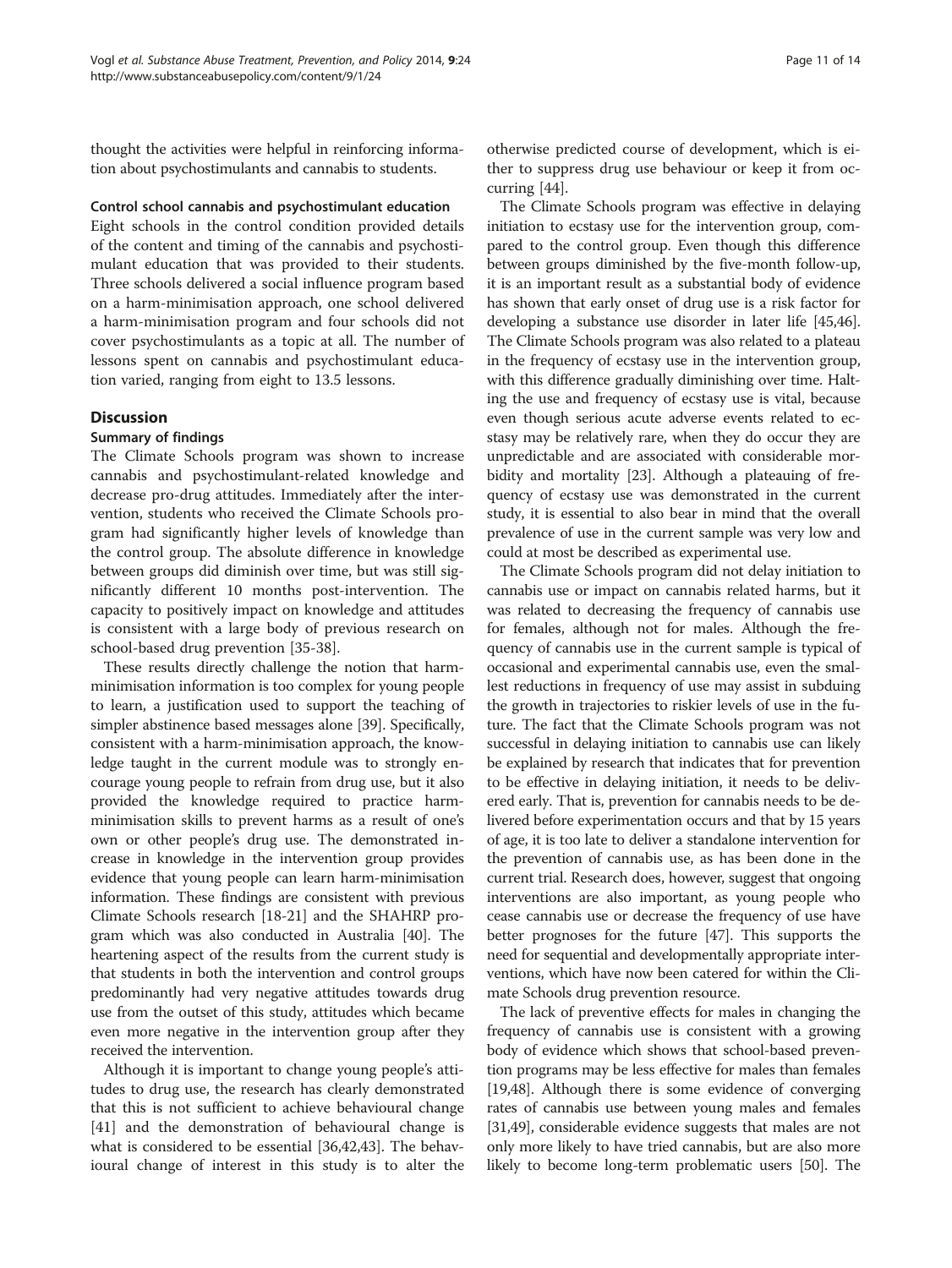cannabis use of male students in this sample was also elevated in comparison with females, with males being significantly more likely to have ever used cannabis and use cannabis more frequently post-test. Males were significantly more likely to have ever used meth/amphetamine at post-test, in the last three months, and used more frequently in the last 12 months. The majority of these differences between males and females remained consistent over the duration of the study. Likewise for ecstasy, with the exception of lifetime use, males were more likely to have used ecstasy in the last three months and used more frequently in the last 12 months.

The propensity for males to be a higher risk group may be a result of the differences in the level of risk and protective factors for drug use experienced by males in comparison with females [\[51\]](#page-13-0). In particular, research suggests that the biological and social consequences of drug use may be stronger protective factors for females in comparison with males; in particular, greater social sanction against drug use by females in comparison with males [\[51,52\]](#page-13-0). Whereas for males, it may be higher levels of impulsivity or the need to use drugs with the motivation of enhancing their capacity to cope that explain some of the increased levels of drug use, more so than for females [\[53](#page-13-0)]. Gaining a greater understanding of the risk and protective factors which lead to gender differences in drug use is essential because a more comprehensive understanding of these factors could assist in making prevention program equally and more effective for both males and females.

The Climate Schools program was not effective in changing meth/amphetamine use. This result may explained by the low levels of use in the sample (4-5%) and the lack of variation in use both within and between schools over the study duration, which were evident in the HLM analyses. Students' intentions to use cannabis in the next 12 months did not significantly differ among the intervention and control groups at any of the survey occasions. Although students in the control group reported significantly greater intent to use meth/amphetamine than the intervention group immediately post-intervention, this effect did not persist at the later follow-up occasions. Similarly, by the 10-month follow-up the intervention and control groups did not differ in terms of intent to use ecstasy in the next 12 months. These findings are likely to reflect the very low levels of intention reported by students in both groups to use cannabis, meth/amphetamine and ecstasy throughout the study period.

Finally, it is important to note that the Climate Schools program was well received by teachers and students. Feedback from the current study indicates that it was feasible to implement a six-lesson computer-based program about illicit substances to Year 10 students. By delivering the program via computers, traditional obstacles to successful

implementation, such as the need for teacher training and high costs, appear to have been overcome. Although some teachers reported finding it difficult to access computers to deliver the program, there have been improvements in access to computer technology at Australian schools in the past six years since this trial was conducted and several recent initiatives. For example, the Bring Your Own Device (BYOD) scheme, in which students are encouraged to bring their own laptop or tablet to school, is likely to increase access to computers and improve the feasibility of using computer- and Internet-based programs.

#### Limitations

Despite randomisation, the control group was typically a higher risk group than the intervention group at baseline on a number of drug use measures. Although all the analyses took baseline scores into account to control for differences between the intervention and control group, this does not necessarily control for the possibility that the control group may have a higher-risk trajectory over time.

In terms of the analyses employed in the current study, it should be noted that ANCOVA and hierarchical regression procedures are not necessarily the most powerful alternatives when assumptions violated. In recent years, Generalized Estimating Equations (GEEs) have emerged as a superior approach for analysing longitudinal repeated measures data [[54,55](#page-13-0)] and as such, it would be beneficial to conduct future analyses using a GEE approach.

The attrition of high-risk students, which is a common occurrence in school-based prevention research [\[56-59](#page-13-0)], is also potentially problematic. Attrition of high-risk students has the potential to limit the external validity of findings and may also result in an overestimation of program effects. In the current study there was no evidence of differential attrition, which suggests that the prevention effects which have been detected are not spurious positive findings which have resulted from higher-risk subjects dropping out of the intervention group rather than the control condition.

Another limitation pertains to the accuracy of collecting self-report data on substance use. However, there is evidence to support the validity of self-report of alcohol and other drug use with adolescents [[60](#page-13-0)-[62](#page-13-0)]. In the current study, assurances of confidentiality were repeatedly provided during survey administration [[63](#page-13-0)] and clear information was provided about the anonymity of individuals and schools in the provision of results [\[44](#page-13-0)], factors which have both been shown to enhance self-report accuracy.

Finally, the current study was powered for a standardized difference of 0.15, which is consistent with effects reported for other universal school-based interventions for alcohol and other drugs [\[33,64](#page-13-0)]. Such a modest size of effect is most impactful when applied across large populations and the Internet-based delivery of the Climate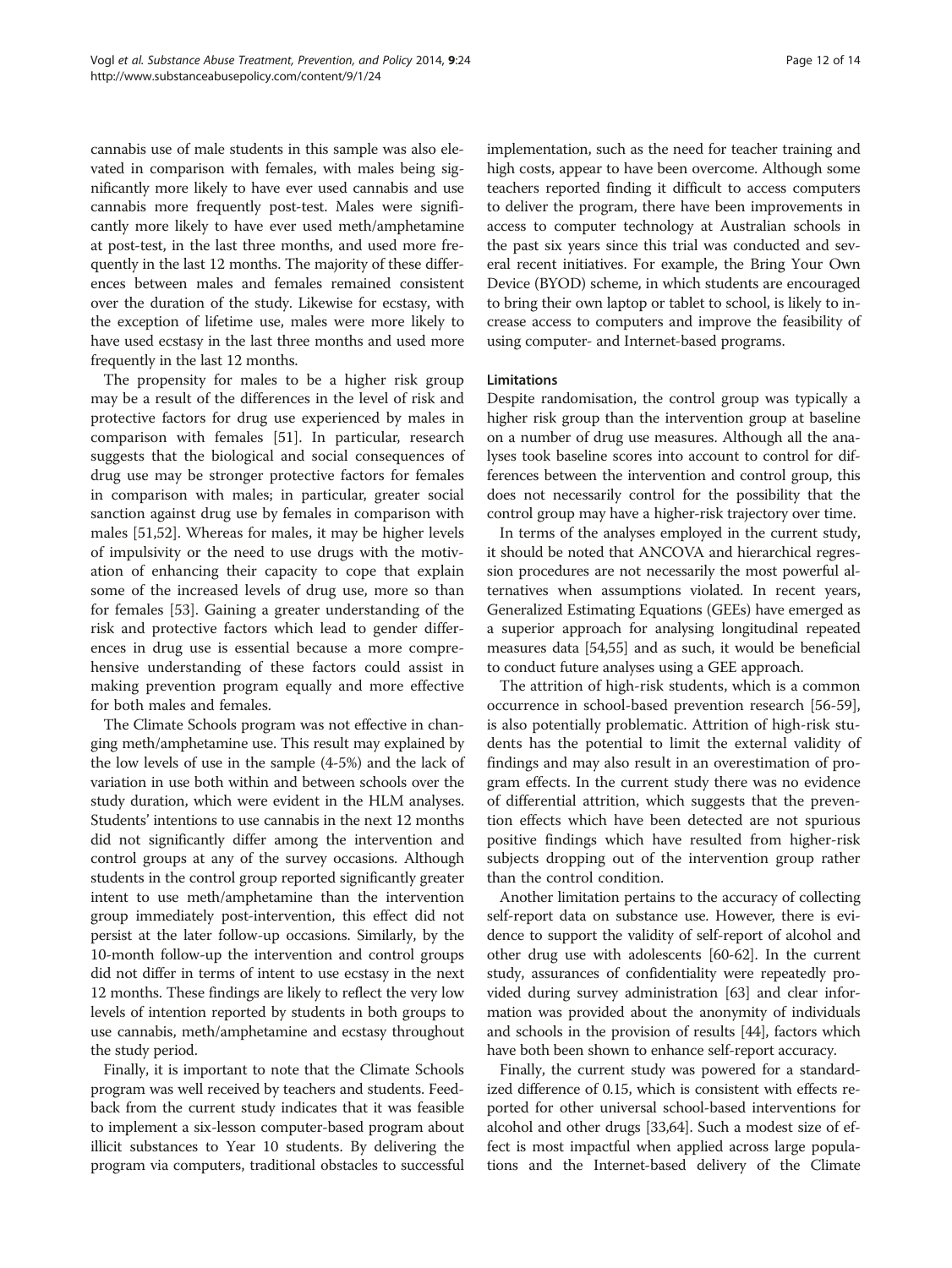<span id="page-12-0"></span>Schools program makes such large-scale implementation possible. However, a limitation of universal approaches is their limited impact on adolescents who are most highly at risk of developing problems or who have already developed problems. Targeted prevention programs specifically tailored to the needs of these individuals, such as the selective personality-targeted Preventure program [\[65,66](#page-13-0)], may be more suitable for high-risk students and produce greater effects.

#### Conclusions

The Climate Schools: Psychostimulant and Cannabis Module was found to increase cannabis- and psychostimulantrelated knowledge and was also effective in modifying pro-drug attitudes. Compared to drug education as usual, the computer-delivered harm-minimisation program led to a plateau in the frequency of ecstasy use as well as reducing the frequency of cannabis use (for females only). The Climate Schools program was successful in reducing intent to use ecstasy and meth/amphetamine in the shortterm, however these effects did not persist over time. No changes were demonstrated for meth/amphetamine use behaviour. These findings, together with positive evaluations from teachers and students, provide further support that prevention programs based on a harm-minimisation approach and delivered by computer offer an innovative new platform for the delivery of prevention education for both licit and illicit drugs in schools.

#### Competing interests

The authors declare that they have no competing interests.

#### Authors' contributions

LV & MT conceptualised and designed the study, and gained funding to carry it out. LV managed all aspects of the study including implementation of interventions into schools. LV & NN were directly involved in data collection and LV led the data analysis. All authors were involved in the write up of results and have read and approved the final manuscript.

#### Acknowledgments

Funding for this research was obtained from the Australian Government Department of Health. The authors would like to thank Catherine Deans, Aspasia Karageorge, Wendy Swift, Rebecca McKetin, Bronwyn Steadman, Jennifer Jones, Paul Dillon, Alys Havard and Gavin Andrews. They would also like to thank the schools, teachers and students who were involved in this research.

#### Author details

<sup>1</sup>National Drug and Alcohol Research Centre, University of New South Wales, 22-32 King Street, Randwick 2031, New South Wales, Australia. <sup>2</sup>National Health and Medical Research Council Centre for Research Excellence in Mental Health and Substance Use, National Drug and Alcohol Research Centre, University of New South Wales, 22-32 King Street, Randwick 2031, New South Wales, Australia.

#### Received: 7 January 2014 Accepted: 13 June 2014 Published: 18 June 2014

#### References

1. Australian Institute of Health and Welfare: 2010 National Drug Strategy Household Survey report. AIHW: Drug statistics series no 25 Cat no PHE 145 Canberra; 2011.

- 2. White V, Bariola E: Australian secondary school students' use of tobacco, alcohol, and over-the-counter and illicit substances in 2011. In. Drug Strategy Branch, Australian Government Department of Health and Ageing. Canberra; 2012.
- 3. McLaren J, Mattick RP: Cannabis in Australia: Use, supply, harms, and response. Australian Government Department of Health and Ageing: Prepared by National Drug and Alcohol Research Centre for the Drug Strategy Branch; 2007.
- 4. Copeland J, Swift W: Cannabis use disorder: epidemiology and management. Int Rev Psychiatry 2009, 21:96–103.
- 5. McLaren J, Lemon J, Robins L, Mattick RP: Cannabis and Mental Health: Put into Context. Australian Government Department of Health and Ageing: Prepared by the National Drug and Alcohol Research Centre for the National Drug Strategy; 2008.
- 6. Botvin GJ: Preventing drug abuse in schools: Social and competence enhancement approaches targeting individual-level etiologic factors. Addict Behav 2000, 25(6):887–897.
- 7. Shin HS: A review of school-based drug prevention program evaluations in the 1990's, Am J Health Educ 2001, 32(3):139-147.
- 8. Wenter DL, Ennett ST, Ribisl KM, Vincus AA, Rohrbach L, Ringwalt CL, Jones SM: Comprehensiveness of substance use prevention programs in US middle schools. J Adolesc Health 2002, 30(6):455–462.
- 9. Midford R, McBride N, Munro G: Harm reduction in school drug education: Developing an Australian approach. Drug Alcohol Rev 1998, 17(3):319–327.
- 10. Cuijpers P: Three decades of drug prevention research. Drugs: Education, Prevention & Policy 2003, 10(1):7–20.
- 11. Dusenbury L, Brannigan R, Falco M, Hansen W: A review of research on fidelity of implementation: implications for drug abuse prevention in school settings. Health Educ Res Theory Pract 2003, 18(2):237–256.
- 12. Kaftarian S, Robinson E, Compton W, Watts Davis B, Valkow N: Blending prevention research and practice in schools: Critical issues and suggestions. Prev Sci 2004, 5(1):1-3.
- 13. Ringwalt C, Ennett S, Vincus A, Thorne J, Rohrbach LA, Simons-Rudolph A: The prevalence of effective substance use prevention curricula in U.S. middle schools. Prev Sci 2002, 3(4):257–265.
- 14. Rohrbach L, Graham J, Hansen W: Diffusion of a school-based substance abuse prevention program: Predictors of program implementation. Prev Med 1993, 22(2):237–260.
- 15. Backer TE: Finding the balance: Program fidelity and adaptation in substance abuse prevention: a state of the art review. Rockville: In. Edited by Center for Substance Abuse Prevention SAaMHSA; 2001.
- 16. Pankratz MM, Jackson-Newsom J, Giles SM, Ringwalt CL, Bliss K, Bell ML: Implementation fidelity in a teacher-led alcohol use prevention curriculum. J Drug Educ 2006, 36(4):317–333.
- 17. Vogl LE, Teesson M, Newton NC, Andrews G: Developing a school-based drug prevention program to overcome barriers to effective program implementation: The CLIMATE Schools: Alcohol Module. Open J Prev Med 2012, 2(3):410–422.
- 18. Newton NC, Vogl LE, Teesson M, Andrews G: CLIMATE Schools: alcohol module: cross-validation of a school-based prevention programme for alcohol misuse. Aust N Z J Psychiatry 2009, 43(3):201-207.
- 19. Vogl L, Teesson M, Andrews G, Bird K, Steadman B, Dillon P: A computerized harm minimization prevention program for alcohol misuse and related harms: randomized controlled trial. Addiction 2009, 104(4):564–575.
- 20. Newton NC, Andrews G, Teesson M, Vogl LE: Delivering prevention for alcohol and cannabis using the Internet: a cluster randomised controlled trial. Prev Med 2009, 48(6):579–584.
- 21. Newton NC, Teesson M, Vogl LE, Andrews G: Internet-based prevention for alcohol and cannabis use: final results of the Climate Schools course. Addiction 2010, 105(4):749–759.
- 22. Hall W, Degenhardt L: Adverse health effects of non-medical cannabis use. Lancet 2009, 374:1383–1391.
- 23. Gowing LR, Henry-Edwards SM, Irvine RJ: The health effects of ecstasy: a literature review. Drug Alcohol Rev 2002, 21:53–63.
- 24. Botvin GJ: Preventing drug abuse in schools: social and competence enhancement approaches targeting individual-level etiologic factors. Addict Behav 2000, 25(6):887–897.
- 25. McBride N, Farringdon F, Muleners L, Midford R: School Health and Alcohol Harm Reduction Project: Details of intervention development and research